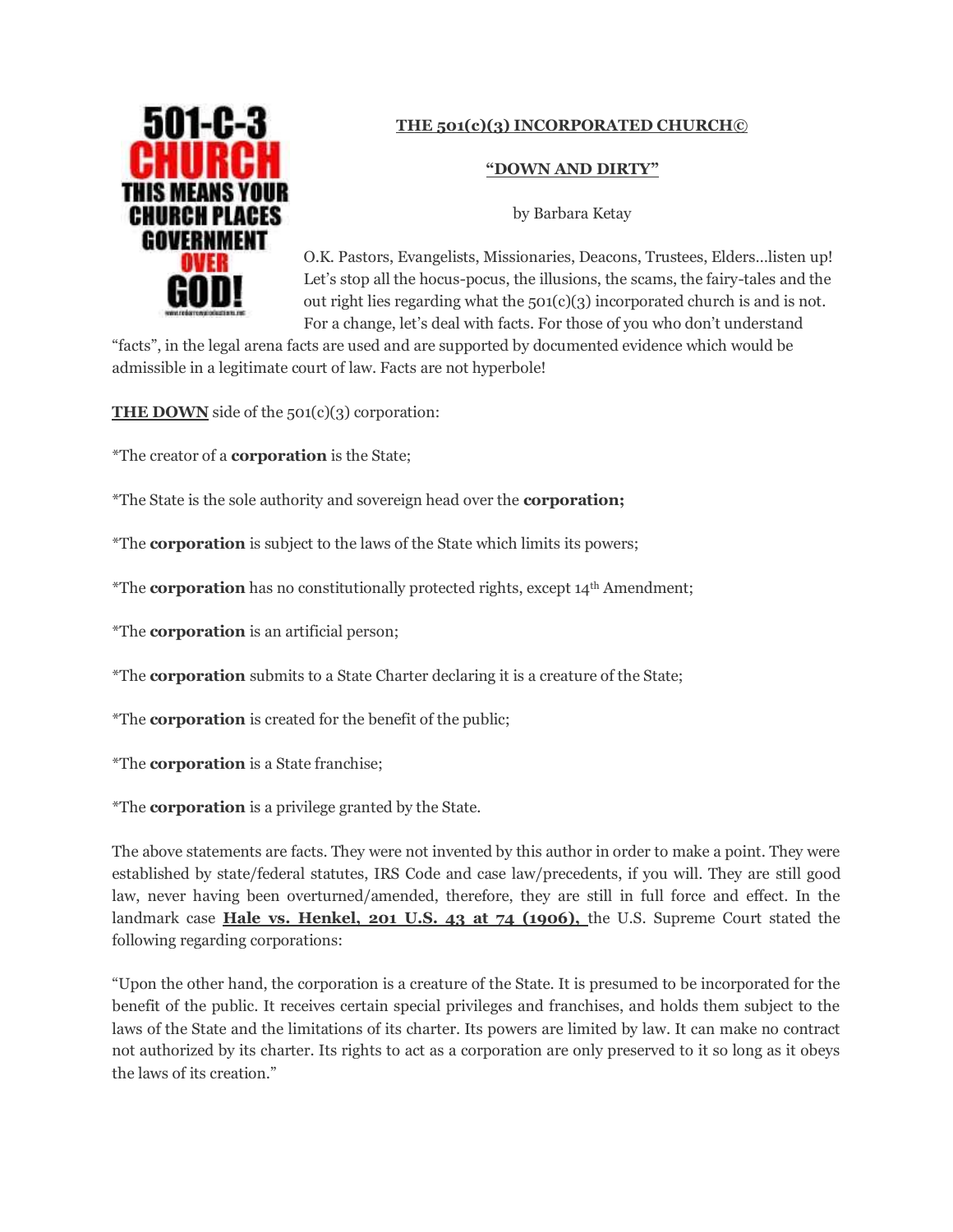Continuing with **Hale vs. Henkel, 201 U.S. 74-75 (1906)** the Court also stated regarding corporations:

"There is a clear distinction in this particular between and individual and a corporation and that the latter has no right to refuse to submit its books and papers for examination at the suit of the State. While an individual may lawfully refuse to answer incriminating questions unless protected by an immunity statute, it does not follow that a corporation vested with certain privileges and franchises may refuse to show its hand when charged with an abuse of such privileges."

**Do you get it? Can you see the trap? A 501(c)(3) corporation, being an artificial person, is not considered a person under the First Amendment to the United States Constitution (religious liberty clause) or under the Fifth Amendment to the United States Constitution (protection against self-incrimination clause). Therefore, an incorporated church has NO First or Fifth Amendment rights.**

In the case **Johnson vs. Goodyear, 127 Cal.4 (1899):**

"A corporation, being an artificial person, only has rights within the meaning of the due process and equal protection clauses of the Fourteenth Amendment to the United States Constitution and similar provisions of State constitutions and within the meaning of state statutes."

**THE DIRTY** side of a 501(c)(3) corporation:

\*The **501(c)(3)corporation** may exist in perpetuity;

\*The **501(c)(3)corporation** is required by law to serve the State;

\*The **501(c)(3)corporation** must support the government agenda, i.e. all public policy;

\*The **501(c)(3)corporation** is not really tax exempt, since it pays Social Security taxes;

\*The **501(c)(3)corporation** allegedly has limited liability protection;

\*The **501(c)(3)corporation** is just considered another business;

\*The **501(c)(3)corporation** can hold real estate;

\*The **501(c)(3)corporation** can sue and be sued;

\*The **501(c)(3)corporation** members do not own any of the assets;

\*The **501(c)(3)corporation** is governed by a Board of Directors;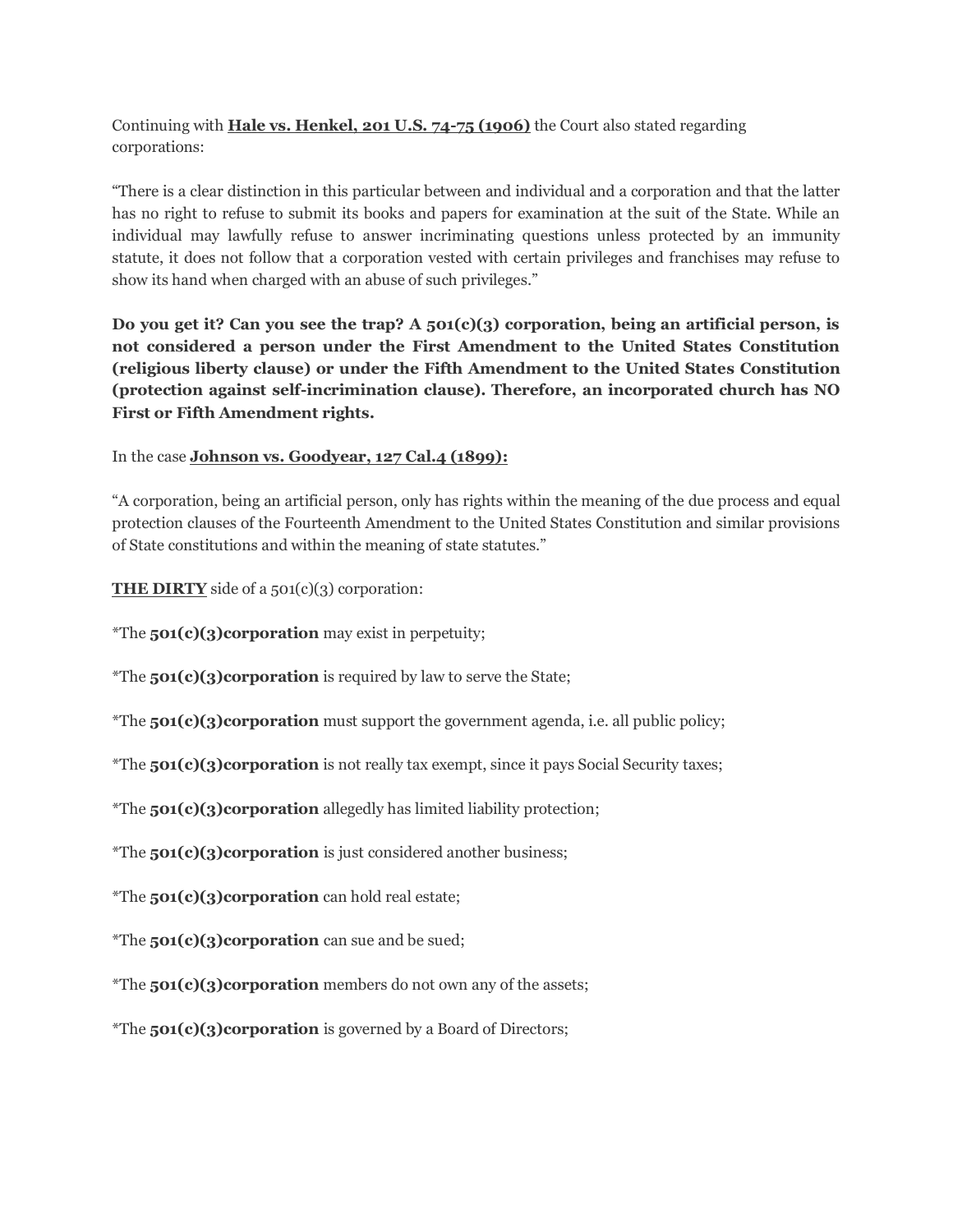\*To dissolve the **501(c)(3)corporation,** you must first give all your assets (if you have any) to another **501(c)(3)corporation.** If you do not do this the State will take your assets and distribute them for you to other tax-exempt **501(c)(3)corporations.**

You know the statement, "…there is nothing new under the sun." Well this is certainly true about corporations. The corporation as we know it today was perfected by the Romans around 250 B.C. It had all the legal attributes that we know today. These are called legal maximums, which all originated with Rome, and survive to this day as governing legal dictum. Remember the Romans were pagans and they controlled every facet of their society, including its legal system.

As I am sure you will remember, in the Roman Empire, there were no individual or personal liberties. The only benefits and privileges you received were State-sanctioned. The great and mighty supreme authority over everything was the State. In all matters, nothing in Rome, and/or their provinces, could be done without the State's license and permission. Incorporation became mandatory by 6 A.D. for all "spontaneous collectivities of persons."

Rome literally had hundreds of deities which they permitted to be worshipped. The key word here is "permitted". The Lord's church was not only persecuted because of who they worshipped, they were persecuted because of their refusal to seek permission from the State by becoming incorporated. The Lord's church was considered illicit because of this refusal. Sounds like what we have today, does it not?

#### **THE DOWN AND DIRTY SIDE OF THE 501(c)(3) INCORPORATED CHURCH**

This section is specifically for the Pastors who masquerade their  $501(c)(3)$  corporations as a church; who continually allow the church to be demeaned as an underling, a subordinate, and a dependent of the State. It's for Pastors who have bowed and crawled to Caesar to seek the almighty mythical tax-exemption. It's for Pastors who choose Caesar's favor over obedience to God. And, sadly it's for Pastors who should be able to grasp this simple Biblical doctrine, or, are just plain stupid, or, worse yet, they think they are smarter than the Lord… this section is for you!

\*The **501(c)(3) incorporated church** has no 1st Amendment or 5th Amendment rights as provided by the United States Constitution because your corporation is an artificial person; the corporation only has due process and equal protection under the 14th Amendment to the United States Constitution and similar provisions of State constitutions and within the meaning of state statutes;

\*The **501(c)(3) incorporated church** must adhere to all public policy which restricts the Pastor to preaching politically correct sermons which do not assault anyone's dignity or self-esteem. This means no speaking out about the character of political candidates, abortion, sodomy, homosexuals, the government, the war, sin, and no propaganda which equals the spreading of doctrine, which would definitely include the gospel. Oh! I know you're saying "nobody tells me what to preach". Really! Then obviously you are not aware that in 1954 Lyndon Baines Johnson, a real unethical low-life, was sick and tired of pastors and congregations wielding influence over voters. He declared it was time that the most powerful public forum, the church, be silenced. He proposed that in exchange for "tax-exempt status" the church would have to agree to keep silent on matters which the government considered verboten. If they did not cooperate there would be no tax amnesty for the transgressors. The rest is history.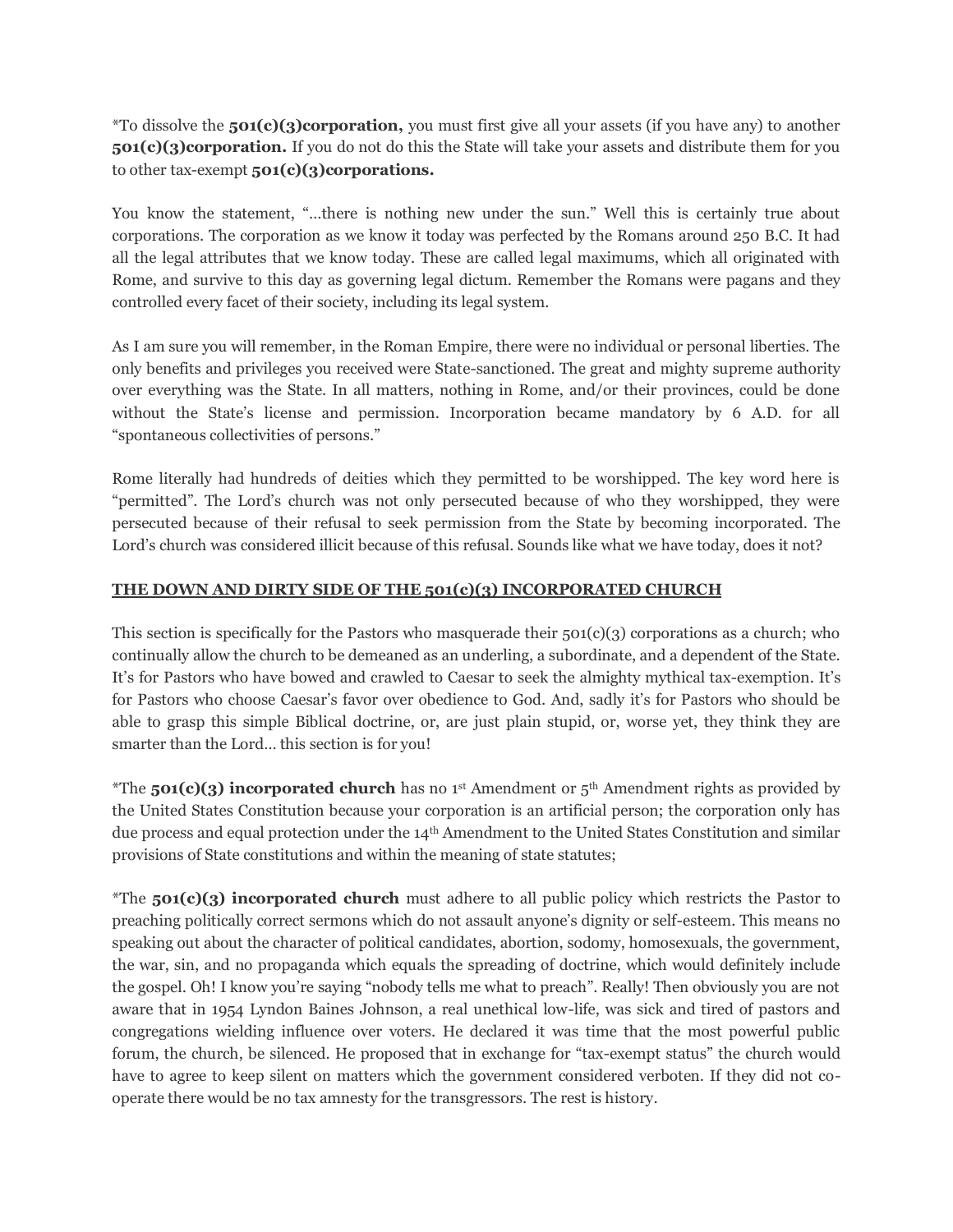\*The **501(c)(3) incorporated church** is just another business under Federal and State Statutes and regulations and to the IRS. You have placed the Lord's church in the same category with immoral, wicked and despicable groups and organizations, i.e., Planned Parenthood, atheists, witches, Satanists, pornographers, pedophiles, and hundreds of other organizations all seeking legitimacy from a  $501(c)(3)$ corporation as a way to raise tax-deductible money for their perverted activities;

\*The **501(c)(3) incorporated church** properties are held in trust for the public and such public purposes;

\*The **501(c)(3) incorporated church** powers and activities are defined and limited by Federal Statutes and by the regulations of the Internal Revenue Service Commissioner, and are in total submission to the State and Federal authorities;

\*The **501(c)(3) incorporated church** is considered to be perpetual, and cannot be dissolved or unincorporated unless and until all assets are merged into another "tax-exempt 501(c)(3) corporation or trust";

\*The **501(c)(3) incorporated church** has agreed to allow the Internal Revenue Service to be the final arbitrator and authority of what is and is not a church; to certify religion and to state who we can worship, what we can or cannot believe, and who we can give our tithes to. It's a sad commentary about the church of our day when the church feels compelled to go to sinners to seek legitimacy;

\*The **501(c)(3) incorporated church** can now sue and be sued. Incorporation does little or nothing in the way of actually protecting the church. The legal truth is that a church cannot be sued and brought into court *until* it incorporates, because then it becomes a legal entity. Prior to incorporation, a church "is not an entity recognized in law." If the court cannot legally recognize it, it cannot be sued. A church is not subject to the jurisdiction of any court. However, when a church incorporates it most certainly may be sued. Incorporation becomes *the* nexus of government jurisdiction over the incorporated church. Until the church incorporated it was completely outside the purview and jurisdiction of the civil government. This is a critical legal truth that seldom, if ever, will be discussed with you by your attorney.

\*The **501(c)(3) incorporated church** establishes with the government an "unholy alliance". The church and the corporation are each distinct, separate and mutually exclusive entities. "…Therefore when the church incorporates the church does not merge with the corporation." **Sierraville Community Church vs. McKenzie**, 240 P.2nd 663 (1952). A symbiotic relationship is established wherein an incorporated church promotes the work of the church through the corporation, and the public interest, the work of the corporation and the State, are promoted through the incorporated church. This "unholy alliance" has resulted in the incorporated church being assimilated into promoting the philosophies and vain deceits after the traditions of man and the world, as enforced by civil government.

\*The **501(c)(3) incorporated church** has said that God is not sovereign over His Church. He has no place of honor. The church is the institution ordained and established by Jesus Christ Himself, and, Christ has never delegated His authority to the any civil jurisdiction to rule in the affairs of His church. The **501(c)(3) incorporated church** publicly declares that Jesus Christ is no longer competent to govern, protect and provide for His own church;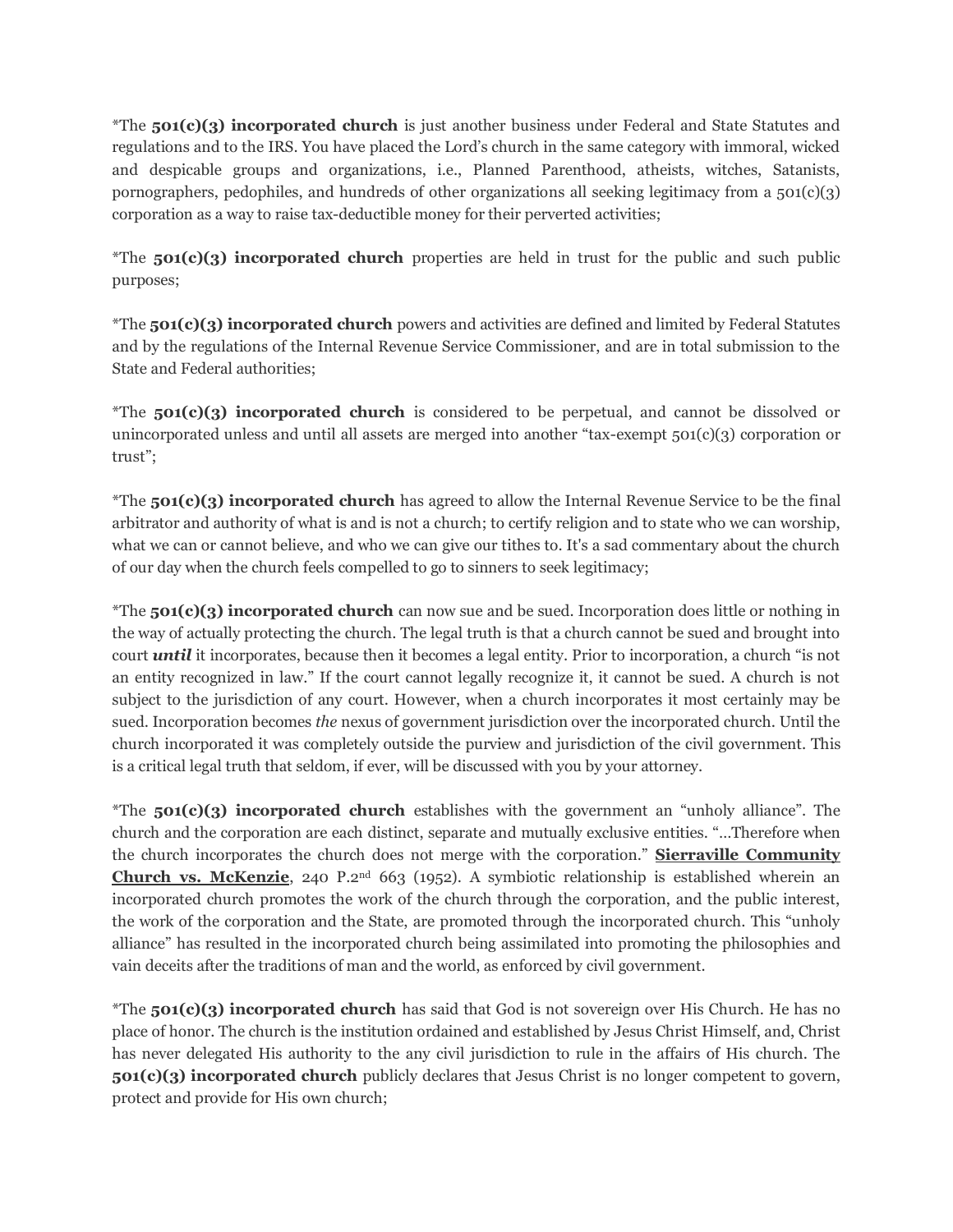The Lord's church has allowed itself to be emasculated by the United States government's so called favors and privileges. It is too apathetic, intimidated and fearful to understand it was already guaranteed, by the First Amendment to the United States Constitution, all rights, freedoms, liberties and protections. The courts have always recognized, "…a church is not an entity recognized in law", therefore they have no jurisdiction over the church. How is it then that the Lord's church can't get this…they automatically commit spiritual suicide by voluntarily giving jurisdiction to the State by incorporating.

How is it that the Lord's church cannot grasp that the First Amendment was an act of God's wisdom and providence in order to safeguard His church and maintain its independence from the State? The First Amendment is the highest form of real protection ever known in the history of the church:

# **"Congress shall make no law respecting an establishment of religion, or prohibiting the free exercise thereof, or abridging the freedom of speech, or of the press; or the right of the people peaceably to assemble, and to petition the Government for a redress of grievances."**

Where are the fearless Pastors who delivered potent "fire and brimstone" sermons against sin in all its forms? Where are the Pastors who spoke valiantly, without fear of retribution, against a corrupt government, sin, society's condition, voter issues, and any and all forms of injustice? Where are the Pastors who care more about honoring God than being popular? Most Pastors today would rather sell their souls, enjoy sin for a season, and not worry about the coming Judgment Day, than ruffle any government feathers and thereby risk losing their "precious and sacred" **501(c)(3) incorporated** status. "Let him that thinketh he standeth take heed lest he fall." I Corinthians 10:12: and, "the fear of man bringeth a snare." Proverbs 29:25.

Have any of you Pastors bothered to think about what impact your "running scared and spirit of fear attitude" has on the world? What kind of testimony is it to the unbeliever when the church incorporates out of a spirit of fear? Sadly, the issue of our testimony is seldom ever considered when making this monumental decision. But you can be sure of one thing, it is something that many others will think about when presented with the gospel. How about this scenario, "O.K. the Pastor just said that Jesus not only saves my soul, but He will be my Savior in every area of my life. He's my Provider, my Protector, He's my Everything. Well, if He's such a great Protector, why then did this church have to go to the State for protection through incorporation? Obviously the church must not think very much of Jesus' ability to protect them. No, I don't think I'm interested in the salvation this Jesus offers."

American's have always looked to the Bible and to the Pastors for moral direction. The world has long recognized the church in America as the most common and most influential institution in American history. It is for sure that our Founding Fathers, who fought to establish this Country, held the uncompromising knowledge that the church was not subservient or subordinate to any king, parliament, president or any other civil government body.

"A more certain way to attack religion is by *favor*, by the comforts of life, by the hope of wealth; not by what reminds one of it, but by what makes one forget it: not by what makes one indignant, but by what makes men *lukewarm*, when other passions act on our souls, and those which religion inspires are *silent*. In the matter of changing religion, *State favors* are stronger than penalties."